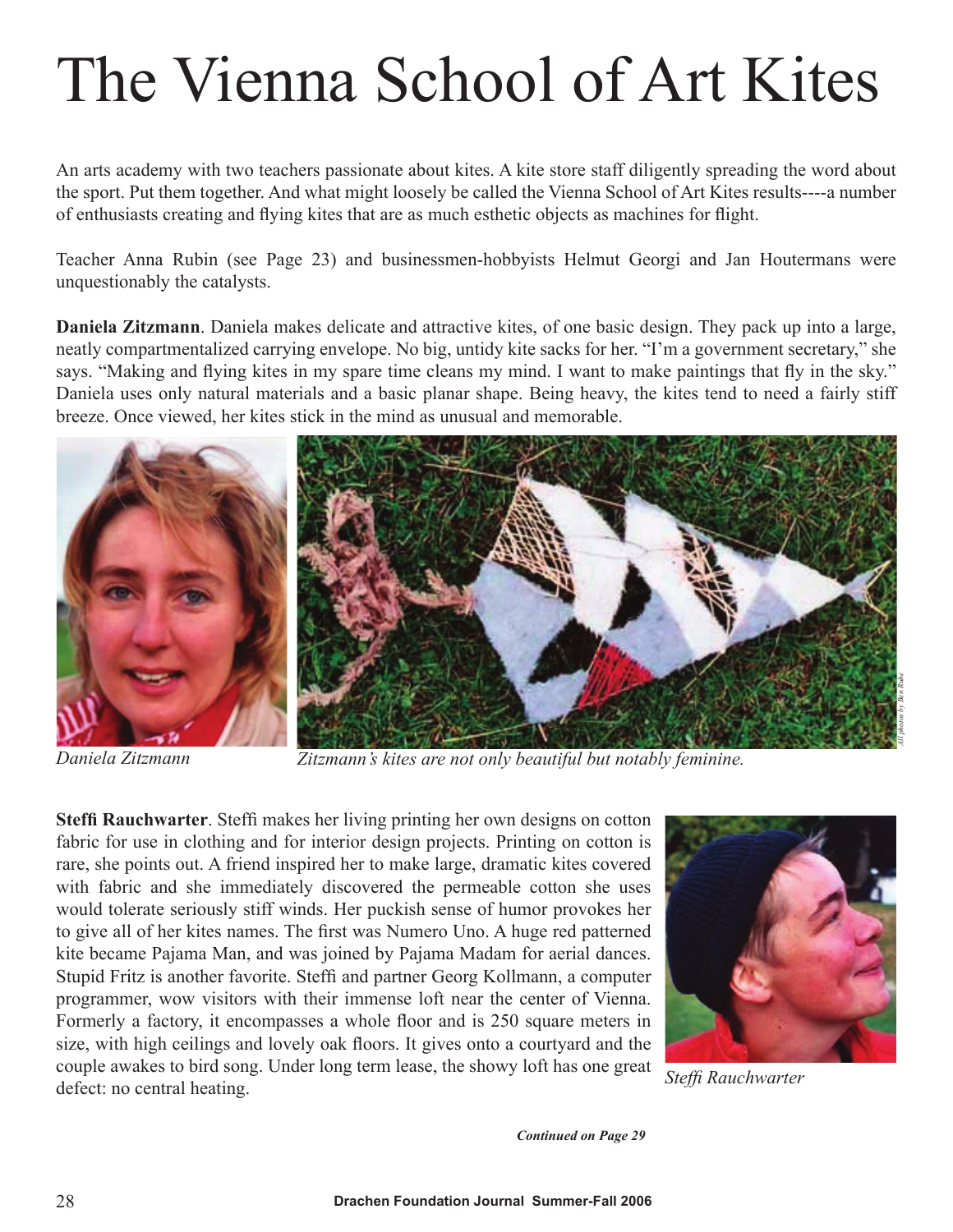Vienna School



*In her enviably large studio, Rauchwarter designs and prints patterns on cotton fabric for interior designers. Turning this skill to kites, she makes large fliers such as the one on the table.*

**Eveline Bischof**. A recently retired professor at the Vienna Academy of Art, Bischof may be the only teacher around who thought kites were an appropriate study for diploma work. She taught Anna Rubin art, then got into kiting because of Anna's influence. It's unusual for a teacher to learn from a student, as she did from Anna. Bischof's main interest is the experimental use of paper. She concentrates on the natural beauty of materials. Seeing kites as both functional and art objects, she views them as useful in an arts curriculum because they force a student to visualize an idea. "The concept of creating an object that must fly, I think that's fascinating," she says. "Kitemaking is an art process when the designer expresses himself in symbols that show an individual idea. Stability, denseness, fragility, flexibility, transparence----all these can be expressed, as well as artistic elements such as texture and dimensionality. And of course the kite must be able to fly, so it is necessary to know technical facts. Flying a kite gives one a feeling of achievement, a deeply felt sensual experience. Aesthetic and sensual aspects are an important part of understanding art."

*Continued on Page 30*



*Eveline Bischof*



**Drachen Foundation Journal Summer-Fall 2006** 29 *Bischof wove this unusual and lovely loose-mesh kite sail. The kite flies well.*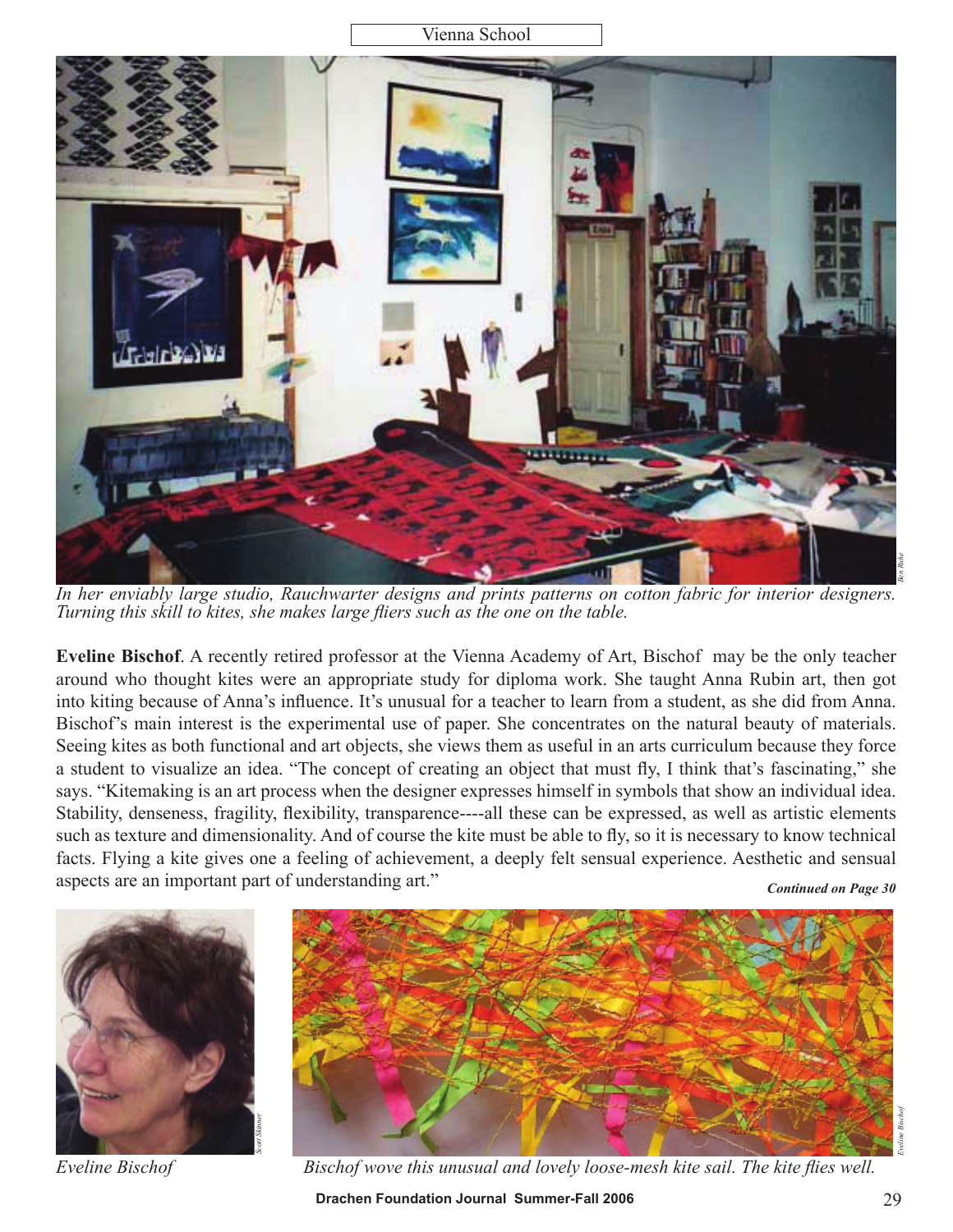## Vienna School

**Helmut Georgi**. A German by birth who once worked for an American corporation in the U.S., Georgi saw a niche and set up his Fly High kite shop in the center of Vienna. "After 19 years, I'm still around," he says. Georgi's shop is on the first floor of a mall and is light and bright with showy kites. He focuses on educating people on making their own kites. Toward this end, he sponsors classes, workshops, and twice a year kite festivals. He helps organize festivals elsewhere in Austria and he travels far and wide to fly his beloved Reza Ragheb kites. "Malaysia is a favorite of mine----both the Pasir Gudang festival and the northeast islands for relaxation; they are undiscovered," he says. He is a long time judge for Sport Team and Competitive Kiting (Stack) competitions. With many kite shops going out of business in Europe after the l980s boom, Georgi says he owes his success to a lack of competititon in Vienna, reasonable prices, and devoted attention to his customers. "I do same day service with mail orders," he says. "The shop does quite a bit of repair work. And I keep in touch with customers, I try to keep them returning." Focused now on single line kites, Georgi worries about competititon from the Chinese, but he hopes the new interest in traction kites will provoke kite skiing business. "Austria certainly does have a lot of mountains and snow," he says. *Helmut Georgi*





*This is Georgi's Fly High kite shop in central Vienna, headquarters of the unofficial Vienna School of Art Kites. It is located on the first floor of a mall and lures substantial traffic.*

**Jan Houtermans.** A longtime associate of Georgi, Houtermans, also a transplanted German, is a highly inventive kitemaker. An enthusiastic global traveler, he often travels by bicycle so his construction kit and kites must be quite portable. Houtermans is up to the challenge. His "sushi mat" kites are a case in point. "Looking for materials, I discovered sushi mats which can be taken apart for their 10-inch lengths of high quality bamboo," he says. "The bamboo is easily split and curved, using a flame. I make any shape the process dictates. It is like doodling. I tie the bamboo ends and then sections together, bowing the kite in the process, then apply colored paper with glue, trimming with a razor blade. I use *washi* paper or whatever comes to hand. I use hemp fibers for a tail, light, easy to add or subtract, looks nice----like flowing smoke. I use a three-legged bridle, two on top, one on the bottom.